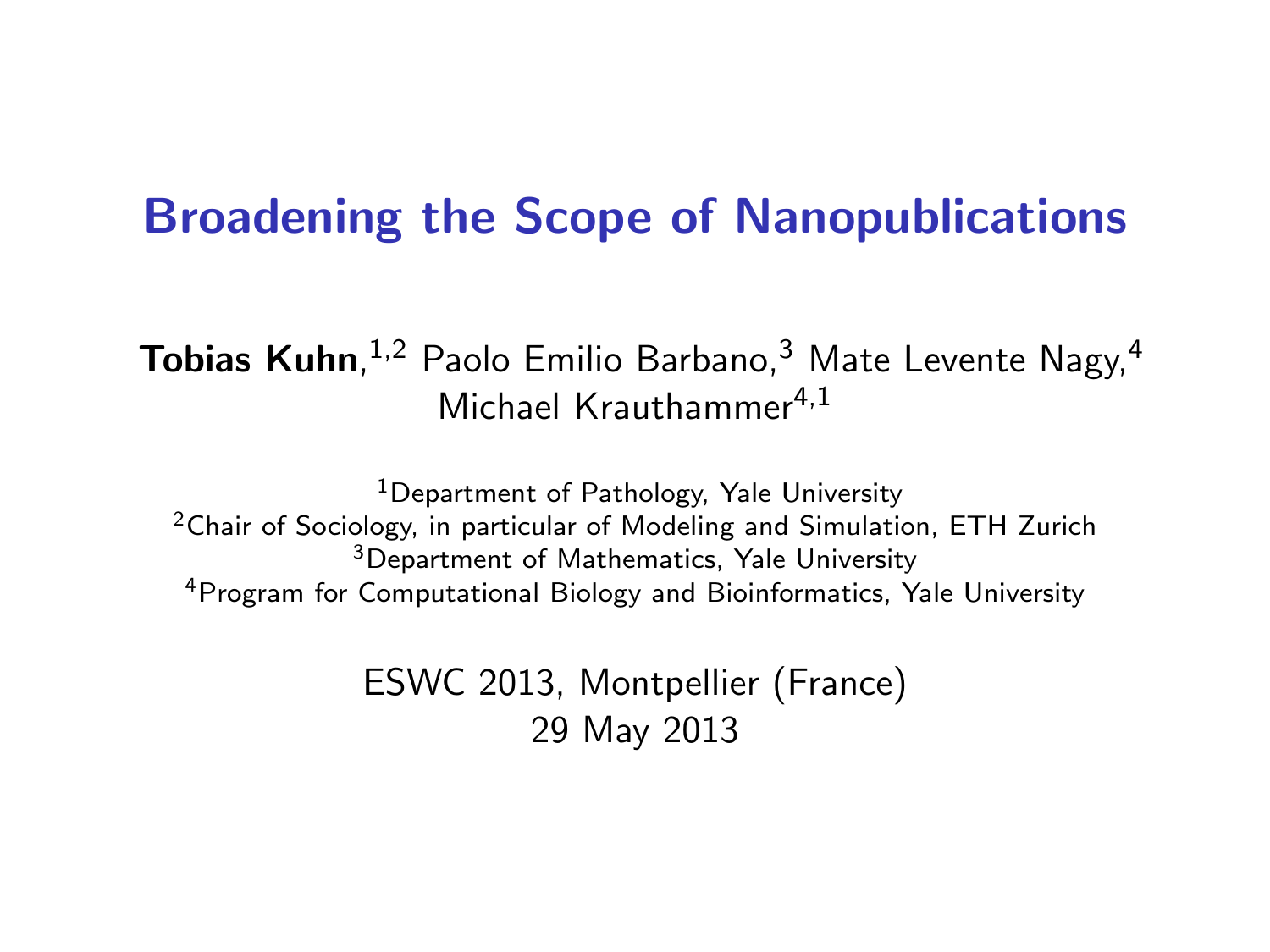## **Motivation**

The key problem of the current system of scholarly communication is that it is centered around narrative articles:

- They are good for individual consumption by human beings but very bad for aggregation or automatic processing
- They are very ineffective for sharing scientific information, especially in data-intensive sciences
- There are no rewards for providing, sharing, and maintaining datasets, software, and other digital artifacts

#### The current system is slow and inefficient.

Nanopublications have been proposed to solve these problems: they are minimal portions of scientific contributions in RDF.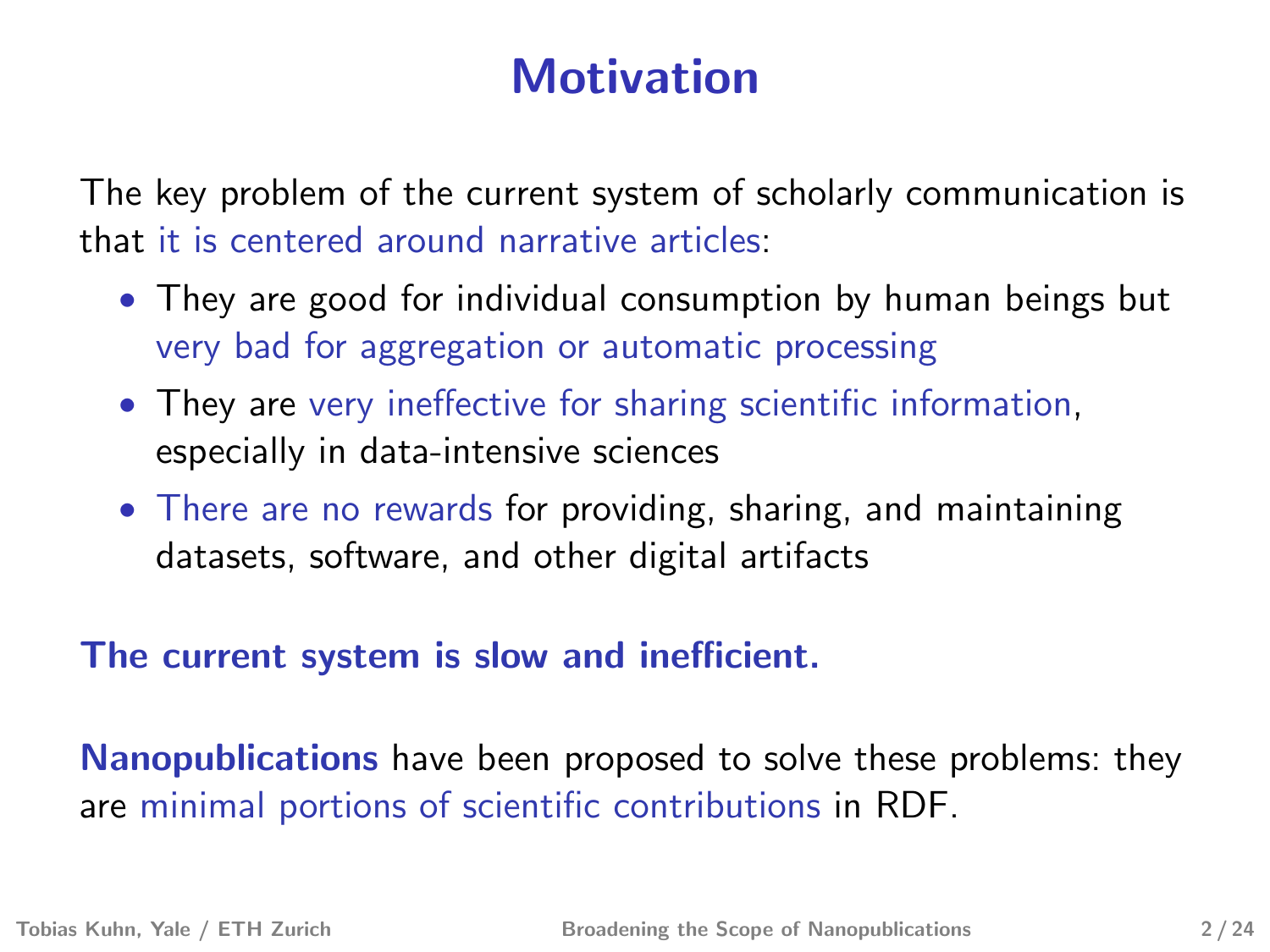## Vision: Changing Scholarly Communication



Images from Mons et al. The value of data. Nature genetics, 43(4):281–283, 2011

Tobias Kuhn, Yale / ETH Zurich [Broadening the Scope of Nanopublications](#page-0-0) 3 / 24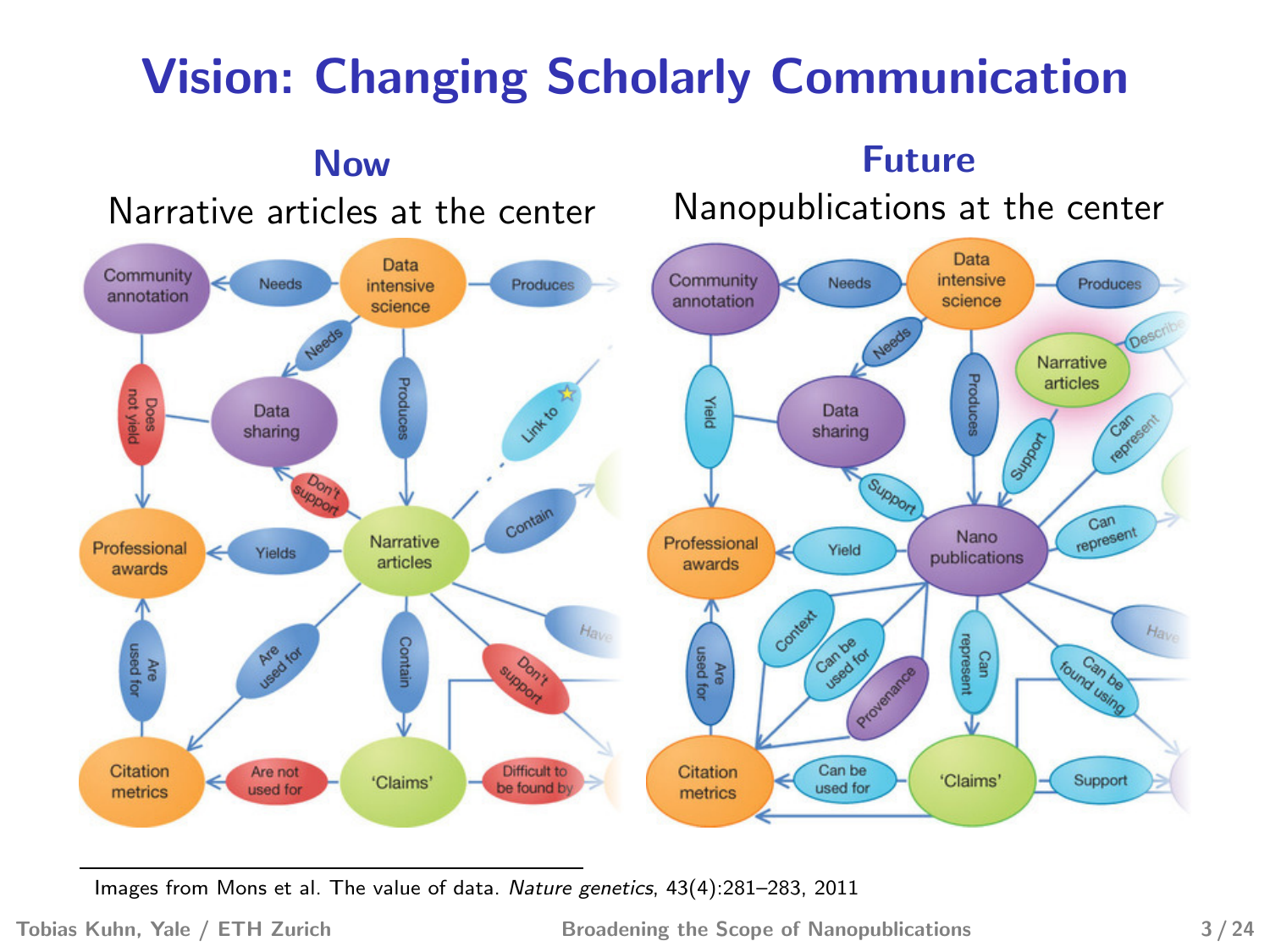## Structure of Nanopublications



#### Assertion:

• Formalized scientific claim (or hypothesis)

#### Provenance:

- Reference to article, experimental methods, etc.
- Who published it when and how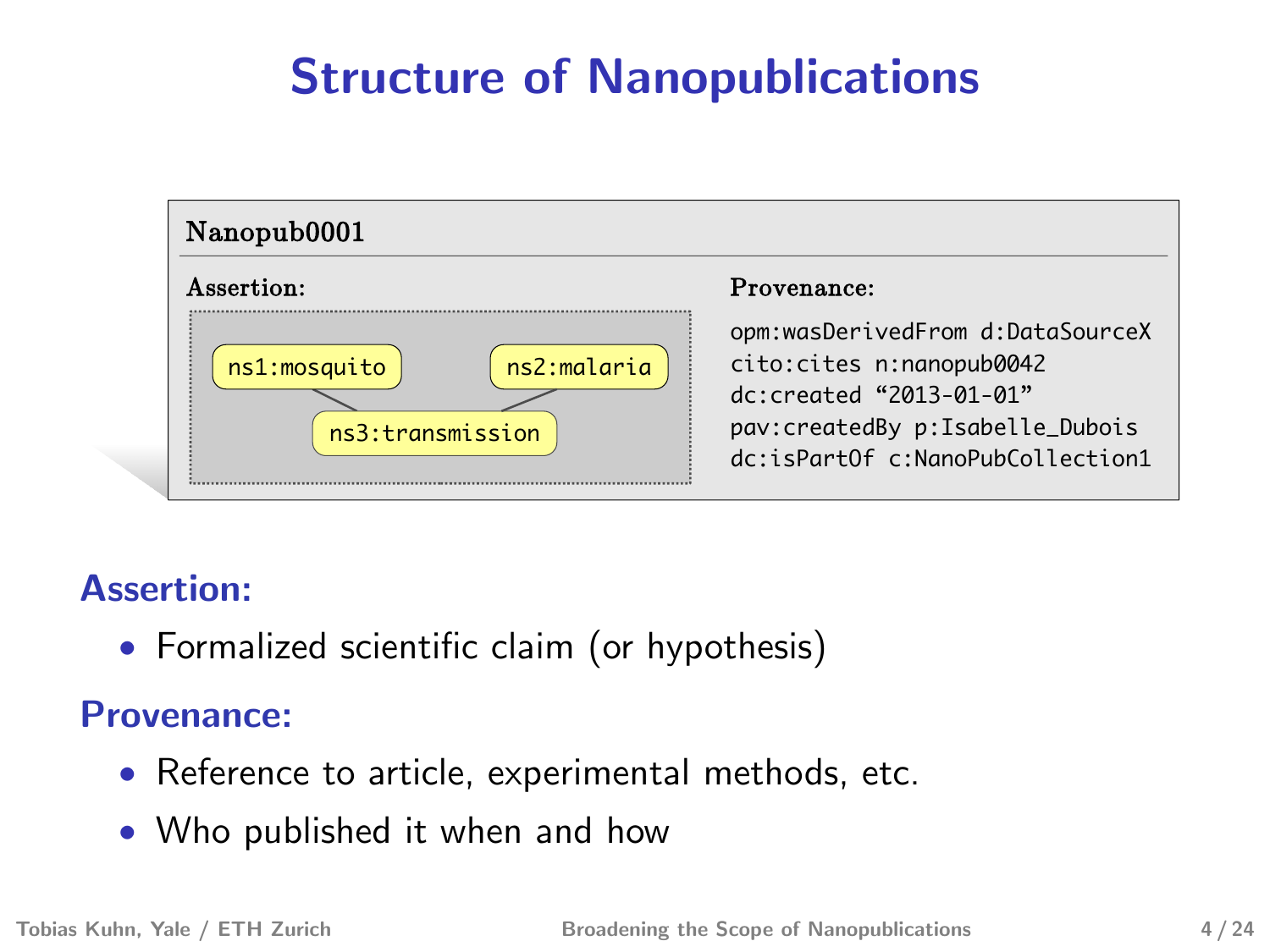## nanobrowser: Classical Nanopublication

| nanobrowser<br>$\circ$<br>∕                                           | <b>Calcular Tobias Kuhn</b> |
|-----------------------------------------------------------------------|-----------------------------|
| gene disease associations/000001 tria kml na                          |                             |
| http://rdf.biosemantics.org/nanopubs/gene_disease_associations/000001 |                             |
| <b>Types: Nanopublication</b>                                         |                             |
| Date: Fri, 08 Jun 2012 14:15:31 +0000                                 |                             |
| Authors: R Herman van Haagen & Erik Schultes                          |                             |
| <b>Creator: &amp; Zuotian Tatum</b>                                   |                             |

#### **Assertion as formula**

association\_000001 type statistical-association.

association 000001 has-measurement-value association 000001 p value.

association 000001 refers-to geneid:6448.

association 000001 refers-to omim:252900.

association 000001 comment "This is a statistical association between a gene (Entrenz gene id 6448) and a disease (OMIM 252900). It is generated by Concept Profile Matching method and has p-value of 0.0001."

association 000001 p value type probability value.

association 000001 p value has-value "6.56e-05".

#### **Provenance**

isPartOf gene disease associations. assertion wasDerivedFrom gene\_disease\_concept\_profiles\_1980\_2010. assertion wasGeneratedBy gene\_disease\_concept\_profiles\_matching\_1980\_2010.

#### <http://nanobrowser.inn.ac>

Tobias Kuhn, Yale / ETH Zurich [Broadening the Scope of Nanopublications](#page-0-0) 5 / 24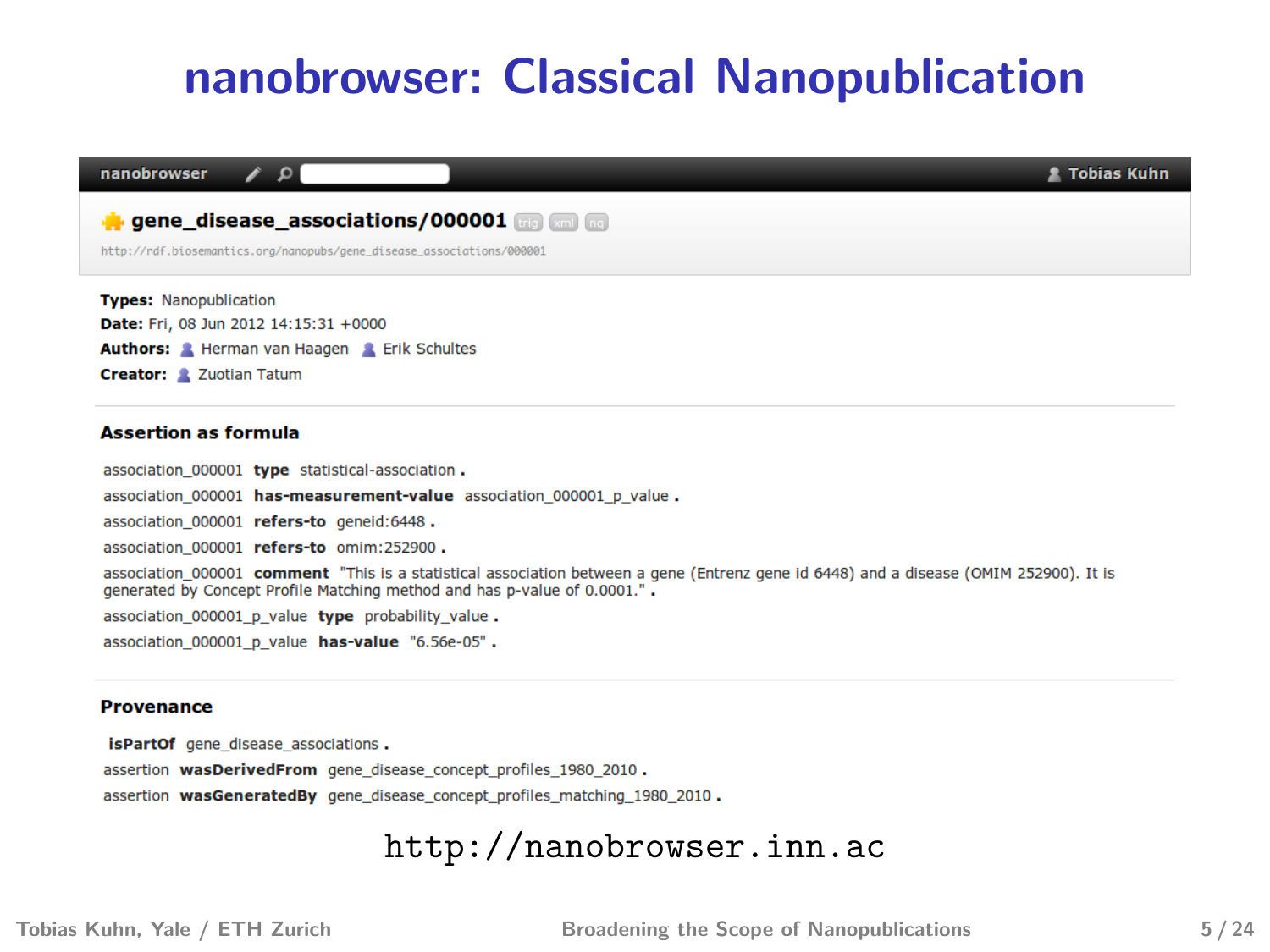### Ocean of Nanopublications

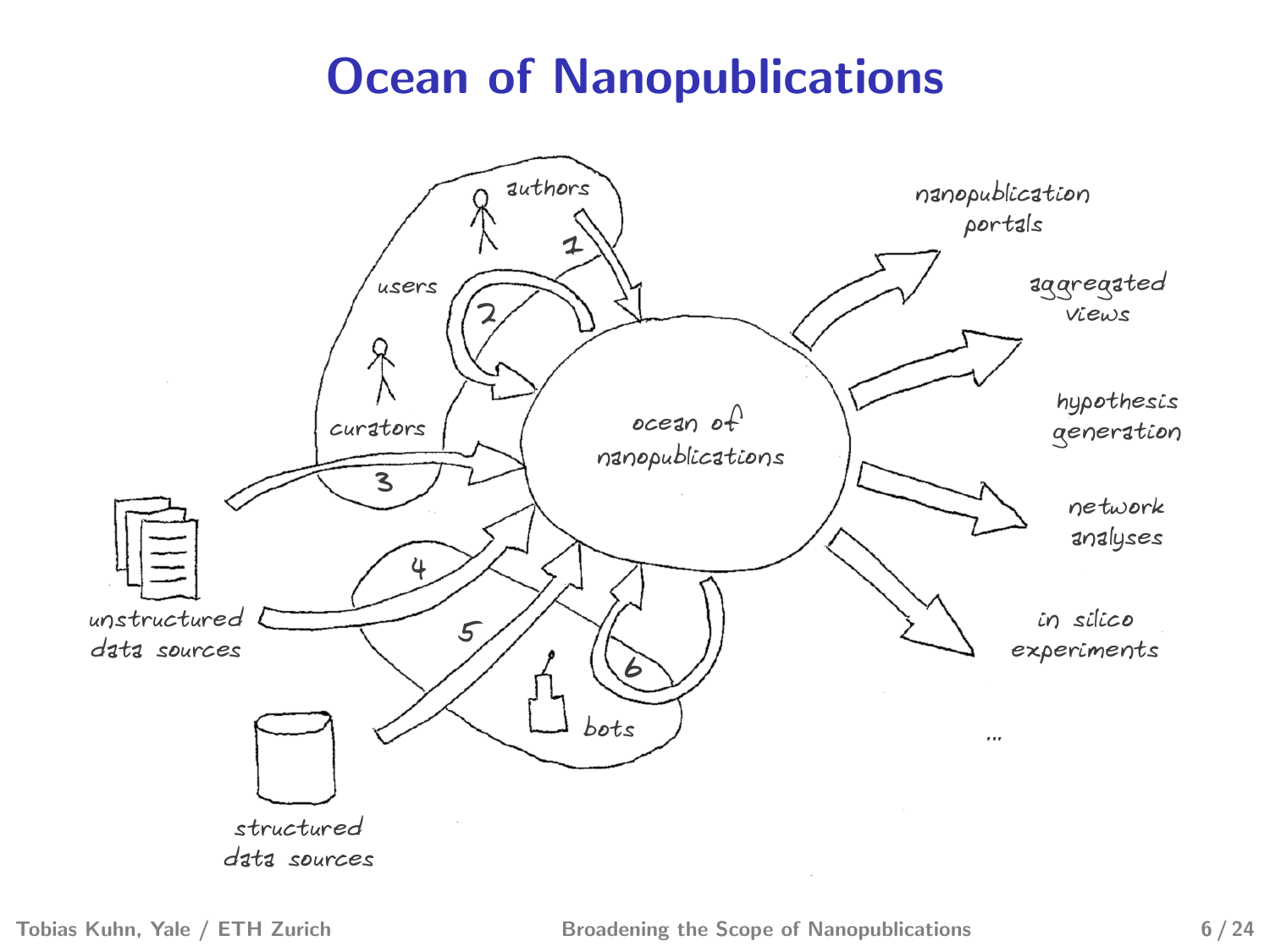## Proposed Extension 1: Informal Assertions



#### Assertion:

- Informal English sentence
- Sentences are independent entities and represented by URIs: <http://purl.org/aida/Malaria+is+transmitted+by+mosquitoes.>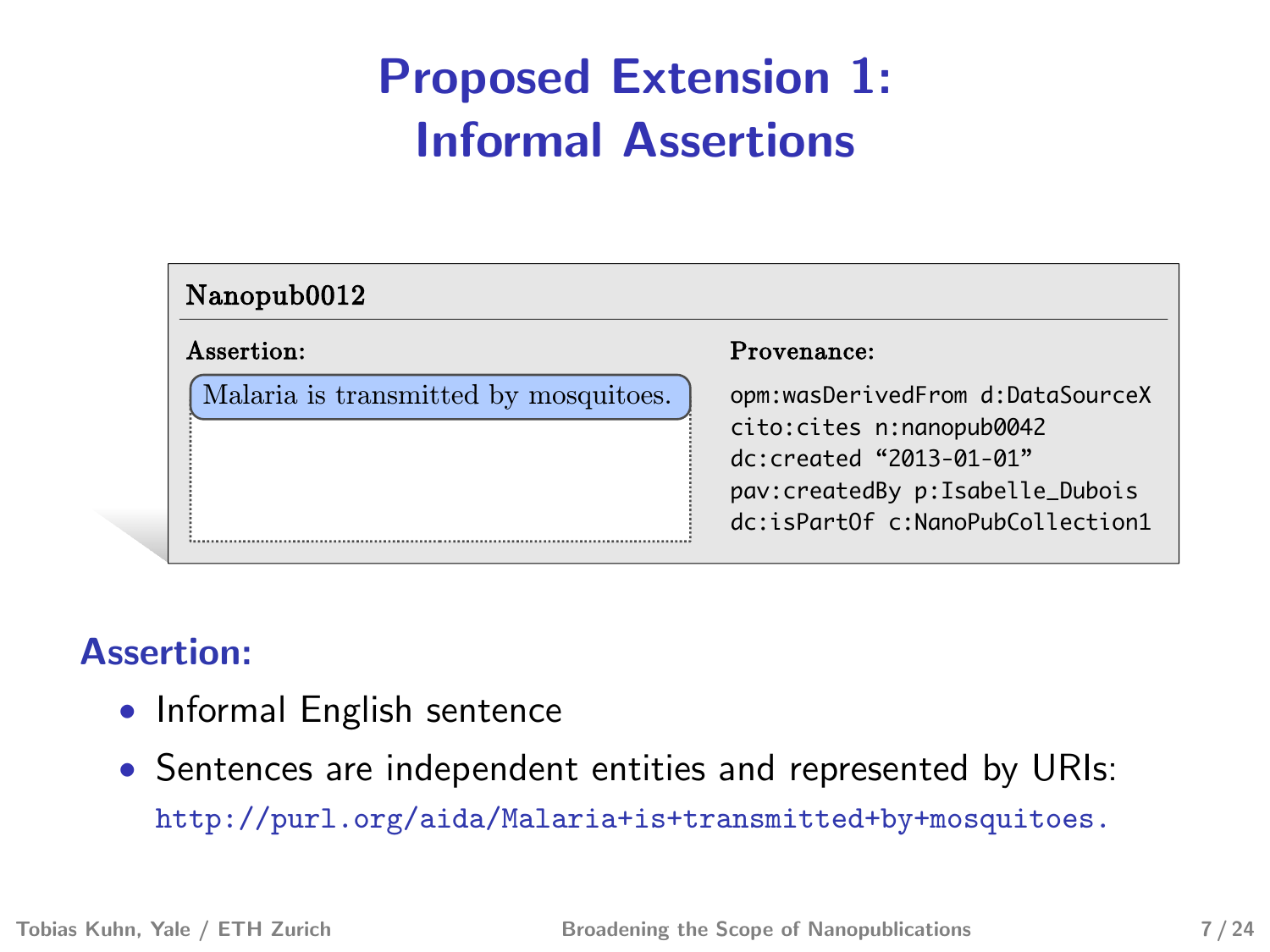### Levels of Formalization

- Informal (only an AIDA sentence)
- Underspecified (formal representation for part of the sentence)
- Fully formal (formal representation for the complete sentence)

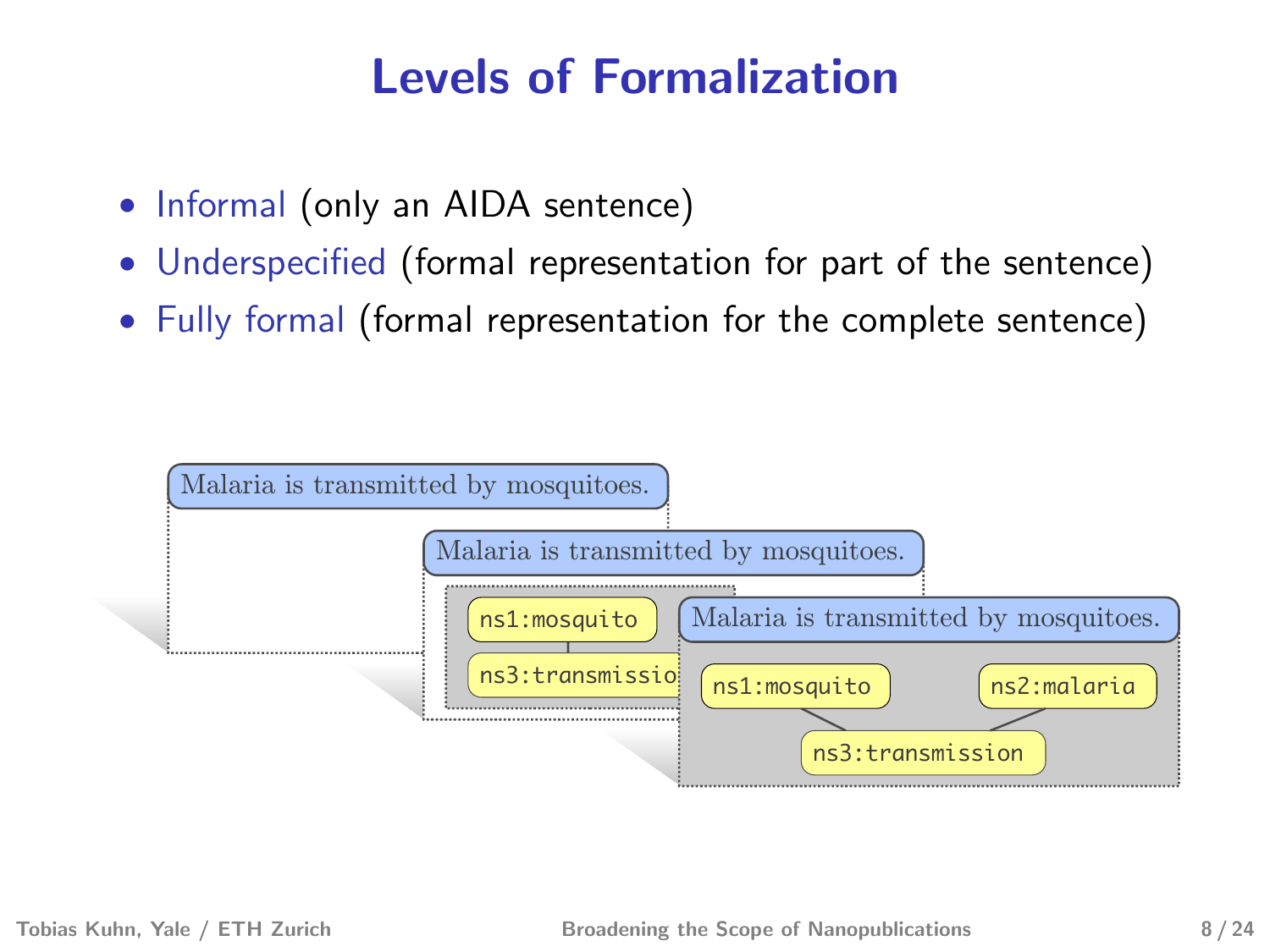## Proposed Extension 2: Non-Scientific Assertions

| Assertion:                                                  | Provenance:                                         |
|-------------------------------------------------------------|-----------------------------------------------------|
| npx:disagrees<br>p:Giuseppe<br>a:Malaria+is+transmitted+by+ | dc:created "2013-05-01"<br>pav:createdBy p:Giuseppe |

#### Assertion:

- Meta-statement or other non-scientific assertion
- Can include opinions, social relations, introduction of new entities, ...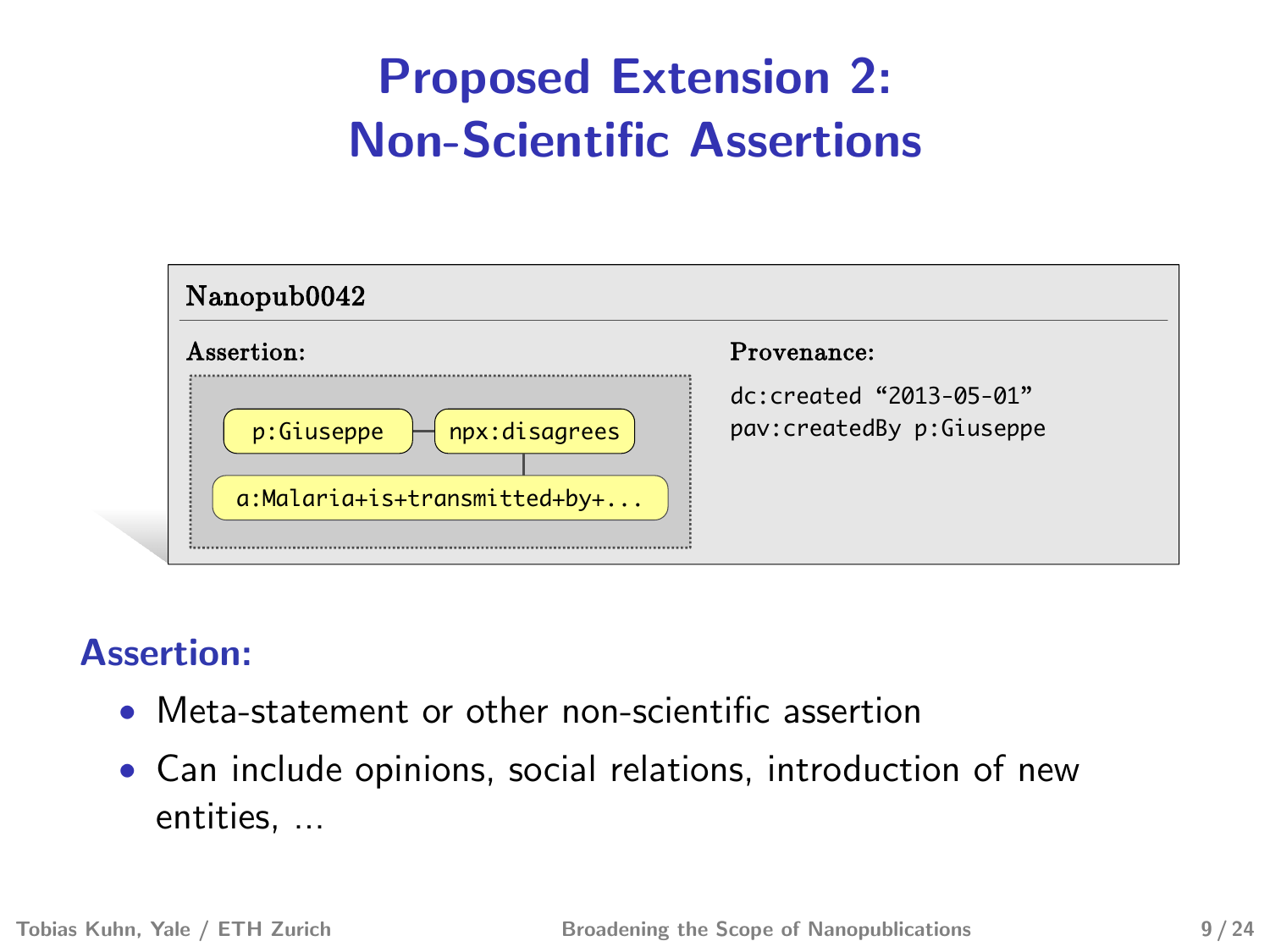### nanobrowser: Nanopublication with Sentence

| nanobrowser<br>Ω                                                                                       | <b>anonymous-58820822</b> |
|--------------------------------------------------------------------------------------------------------|---------------------------|
| GeneRIF401142.RAbbovajo3 <b>trig xml</b> ng                                                            |                           |
| http://krauthammerlab.med.yale.edu/nanopub/GeneRIF401142.RAbbovajo3jnH9n7PcIwxTfbVEmAJ7UvnR2Dcj9en20Jg |                           |
| <b>Types: Nanopublication</b>                                                                          |                           |
| Date: Sat, 25 May 2013 17:08:00 +0000                                                                  |                           |
| Authors: GeneRIF-Bot                                                                                   |                           |
| <b>Creator: L</b> GeneRIF-Bot                                                                          |                           |

#### **Assertion as sentence**

• Tuberin protein levels are decreased in the frontal cortex of patients with Alzheimer's disease.

#### **Assertion as formula**

about taxonomy/9606.

about gene/7249.

(incomplete)

#### **Provenance**

isPartOf NanopubsFromGeneRIF . wasDerivedFrom generifs\_basic.gz . citesAsSupportiveEvidence pubmed/16341938.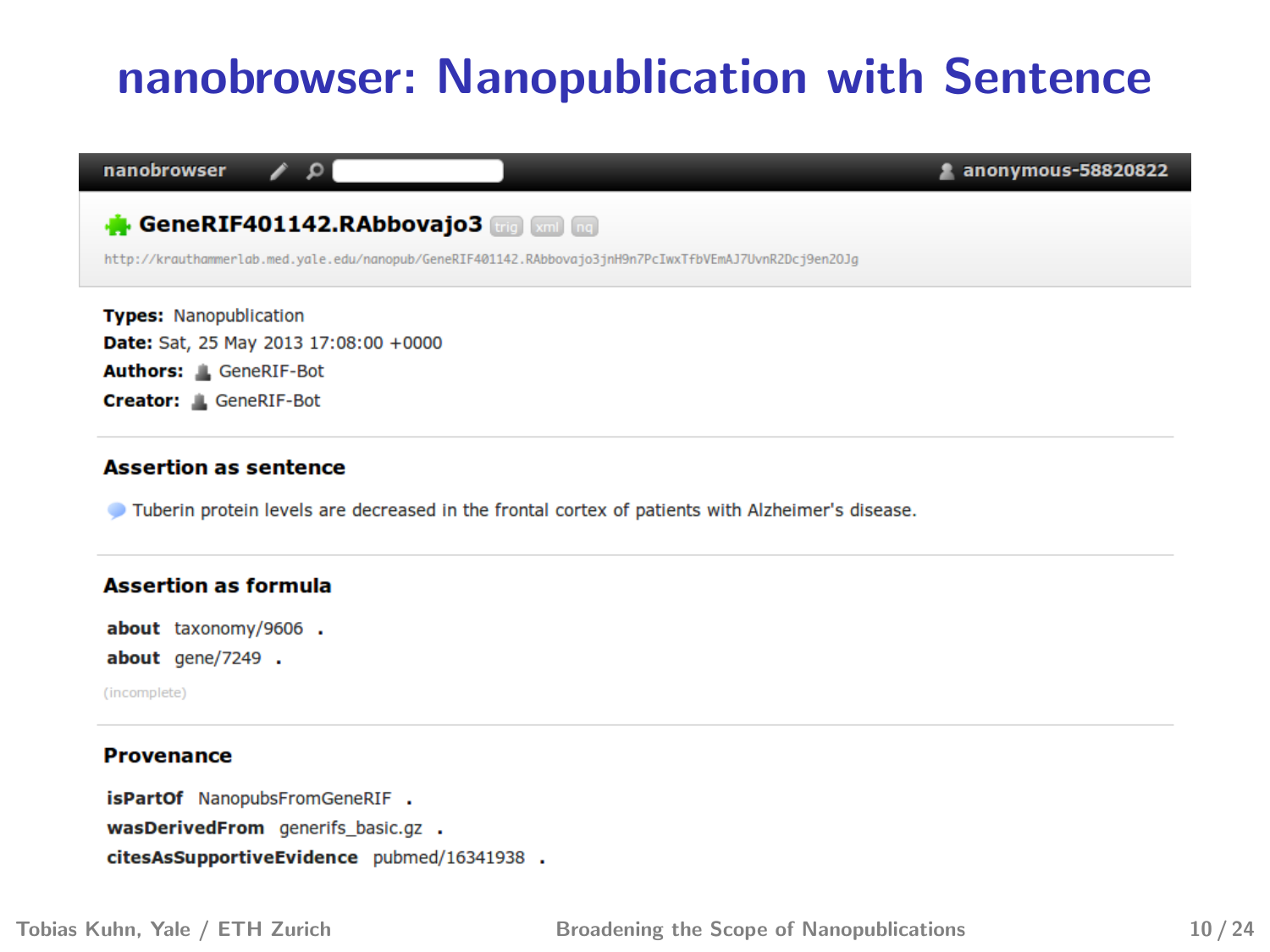## Approach

Related existing approaches: SWAN, EXPO, GeneRIF, BEL

Our approach differs from these approaches in the following respects:

- Very broad application area (science as a whole and beyond)
- Sentences exist independently from authors (no ownership of sentences)
- Use of a controlled natural language
- Continuum from informal over underspecified to fully formal statements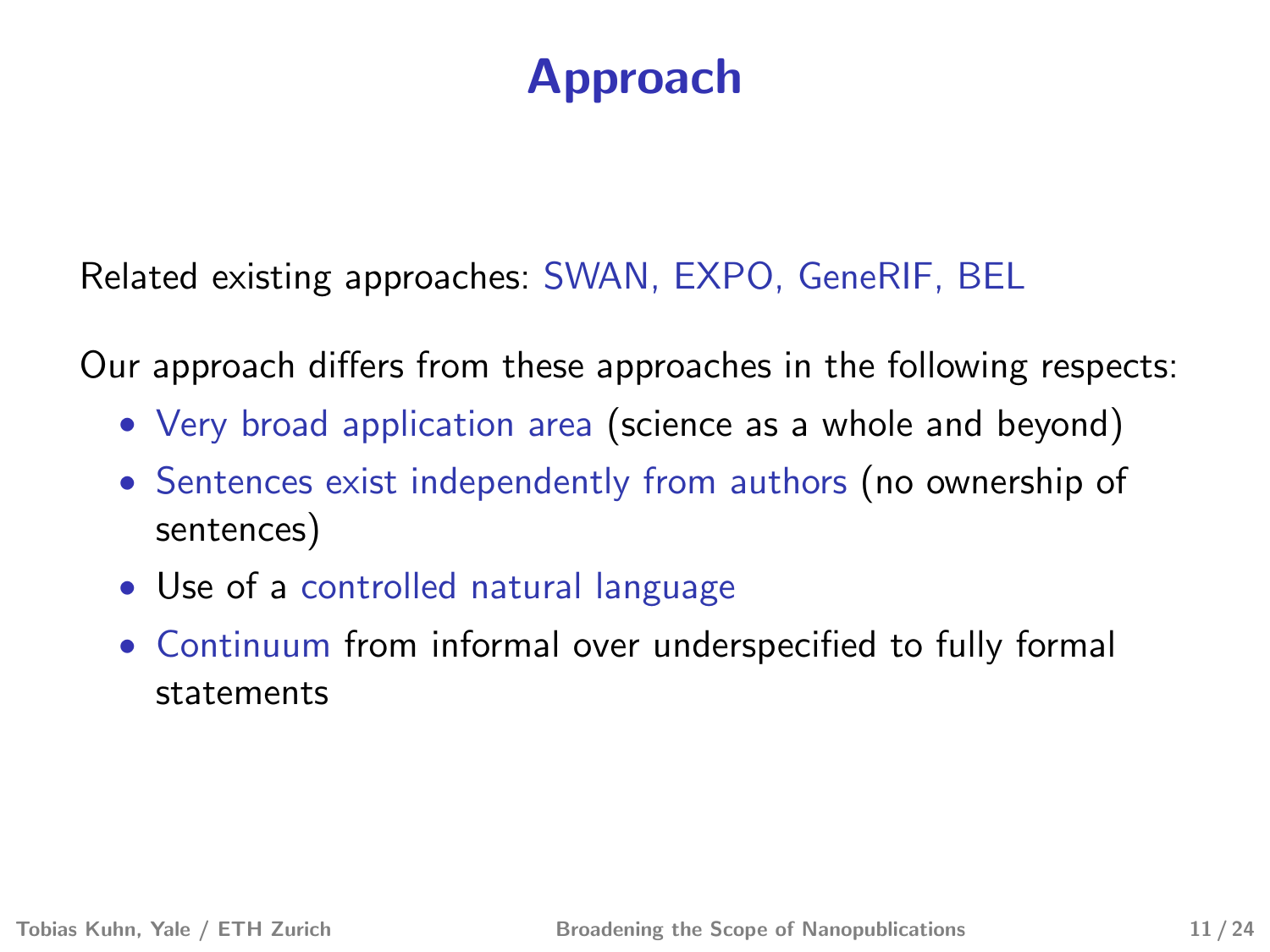### AIDA Sentences

To fit into the nanopublication concept, the sentences of our approach should be AIDA:

- Atomic: a sentence describing one thought that cannot be further broken down in a practical way
- Independent: a sentence that can stand on its own, without external references like "this effect" or "we"
- Declarative: a complete sentence ending with a full stop that could in theory be either true or false
- Absolute: a sentence describing the core of a claim ignoring the uncertainty about its truth and how it was discovered (no "probably" or "evaluation showed"); typically in present tense

#### Example

The majority of patients with idiopathic REM sleep behavior disorder who develop a neurodegenerative disease develop Parkinson disease and Lewy body dementia.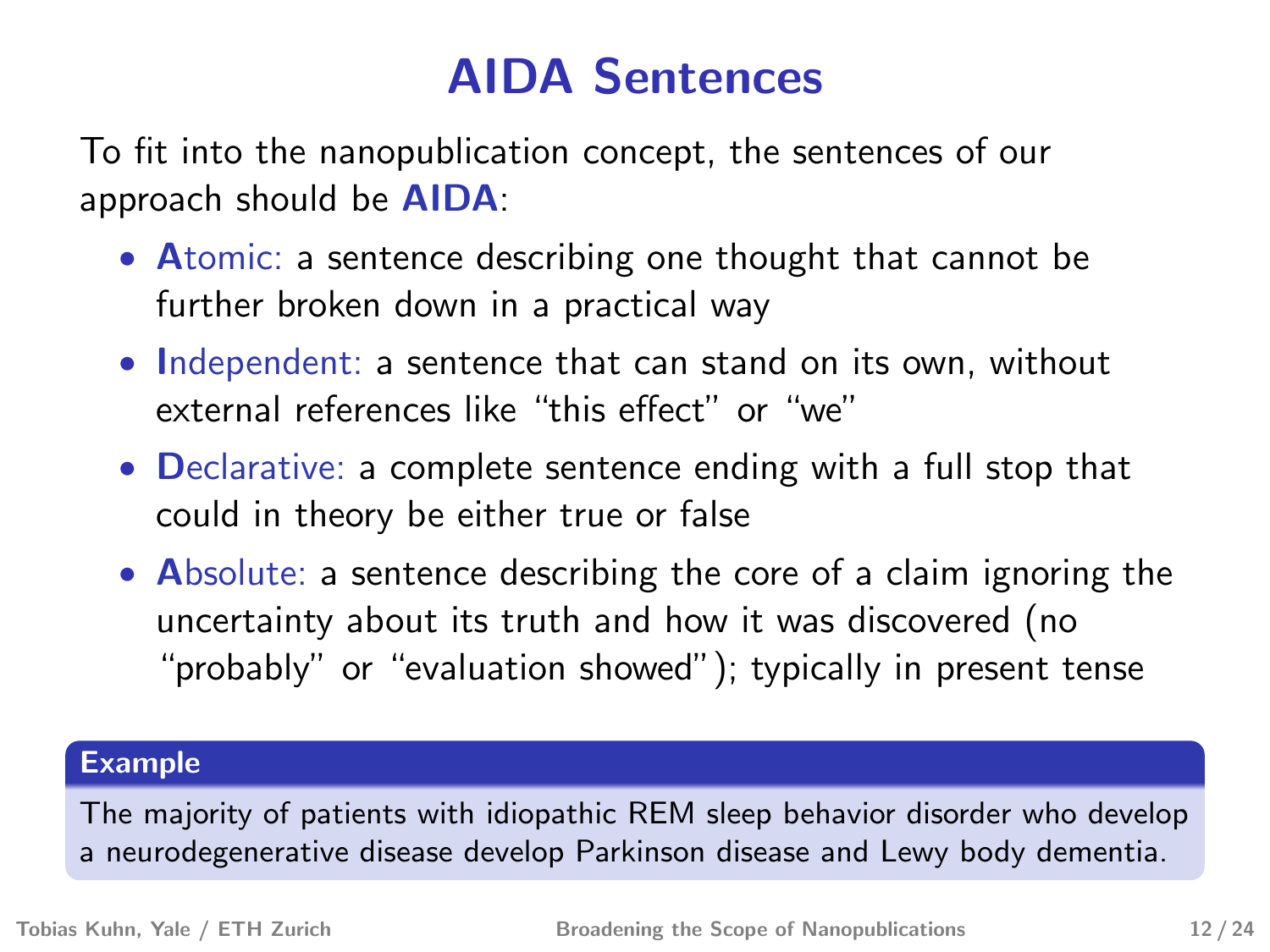## Linking Scientific Claims



#### Possible relations:

- [CLAIM] is equivalent to / contradicts / is similar to [CLAIM]
- [PERSON] agrees with / disagrees with / challenges [CLAIM]
- [STUDY] provides (counter-)evidence for [CLAIM]

These relations can be published as nanopublications too!

Tobias Kuhn, Yale / ETH Zurich [Broadening the Scope of Nanopublications](#page-0-0) 13 / 24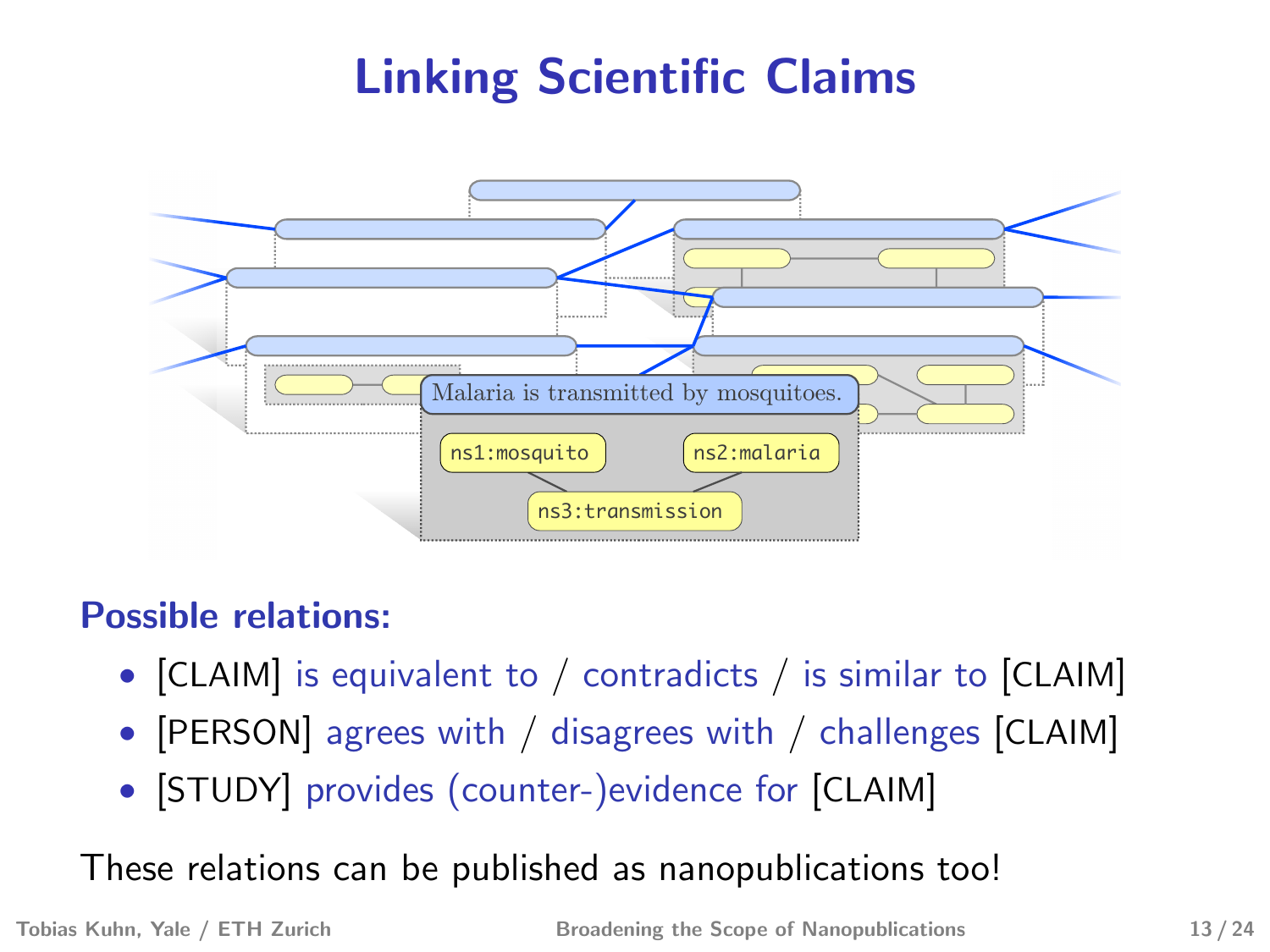## nanobrowser: Opinions and Sentence Relations

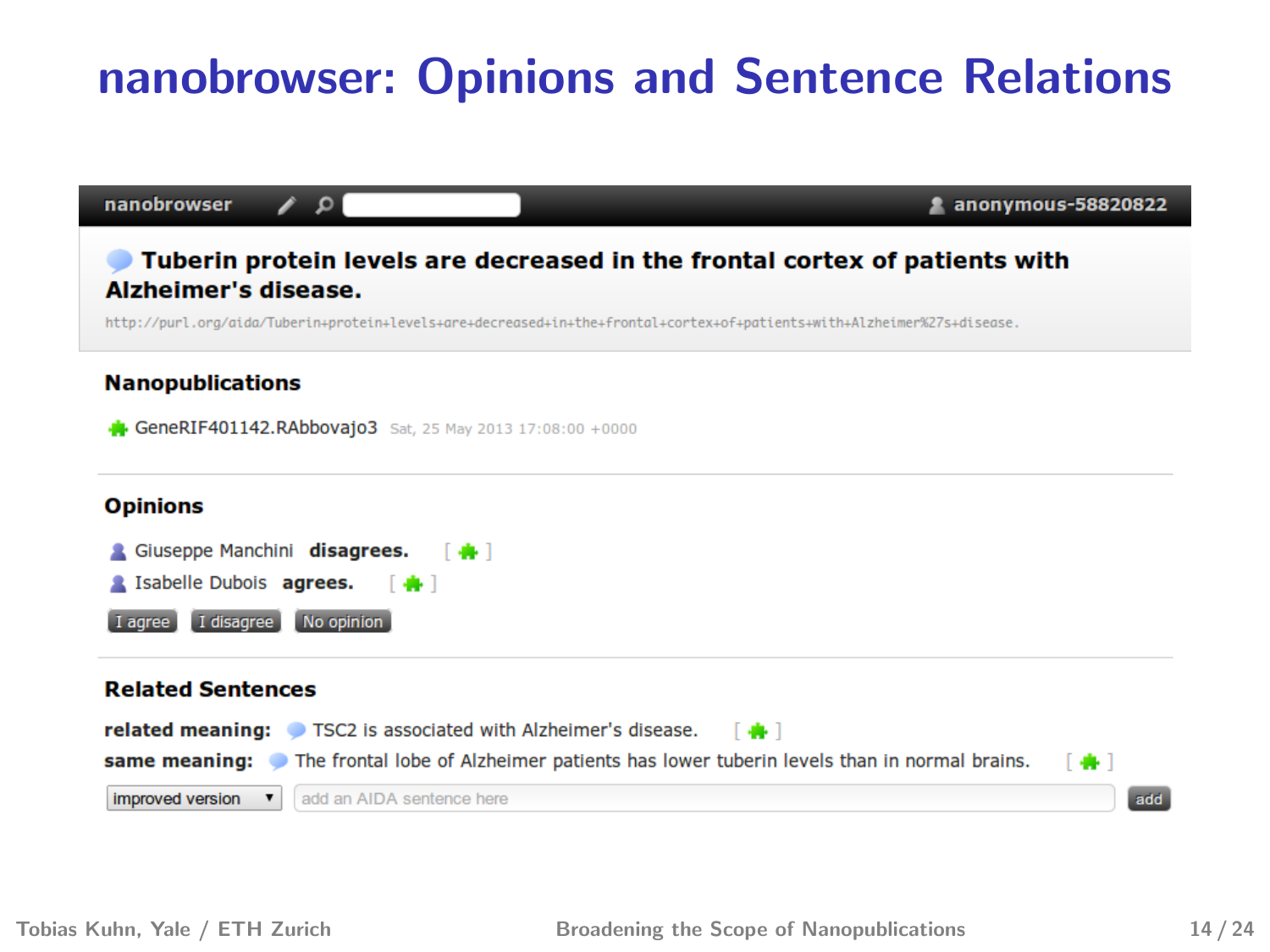## Publishing AIDA-Nanopubs

| nanobrowser                                                                                               | <b>anonymous-12930929</b> |
|-----------------------------------------------------------------------------------------------------------|---------------------------|
| <b>Publish</b>                                                                                            |                           |
| Here, you can publish your own nanopublication. Fill out the fields below and then press Publish.         |                           |
| <b>Types:</b> Nanopublication ExampleNanopub (for demonstration or testing)<br>Author: anonymous-12930929 |                           |
| <b>Assertion as sentence</b>                                                                              |                           |

Write down your scientific assertion as an English sentence. Make sure that it is AIDA: atomic, independent, declarative, and absolute.

Scientists are able to efficiently produce high-quality nanopublications containing informal assertions in the form of AIDA sentences.

#### **Provenance**

You can cite an existing scientific article here via a DOI identifier.

citesAsSupportiveEvidence: 10.1007/978-3-642-38288-8 33

\* required

Publish

#### <http://nanobrowser.inn.ac/publish>

Tobias Kuhn, Yale / ETH Zurich [Broadening the Scope of Nanopublications](#page-0-0) 15 / 24

 $\ast$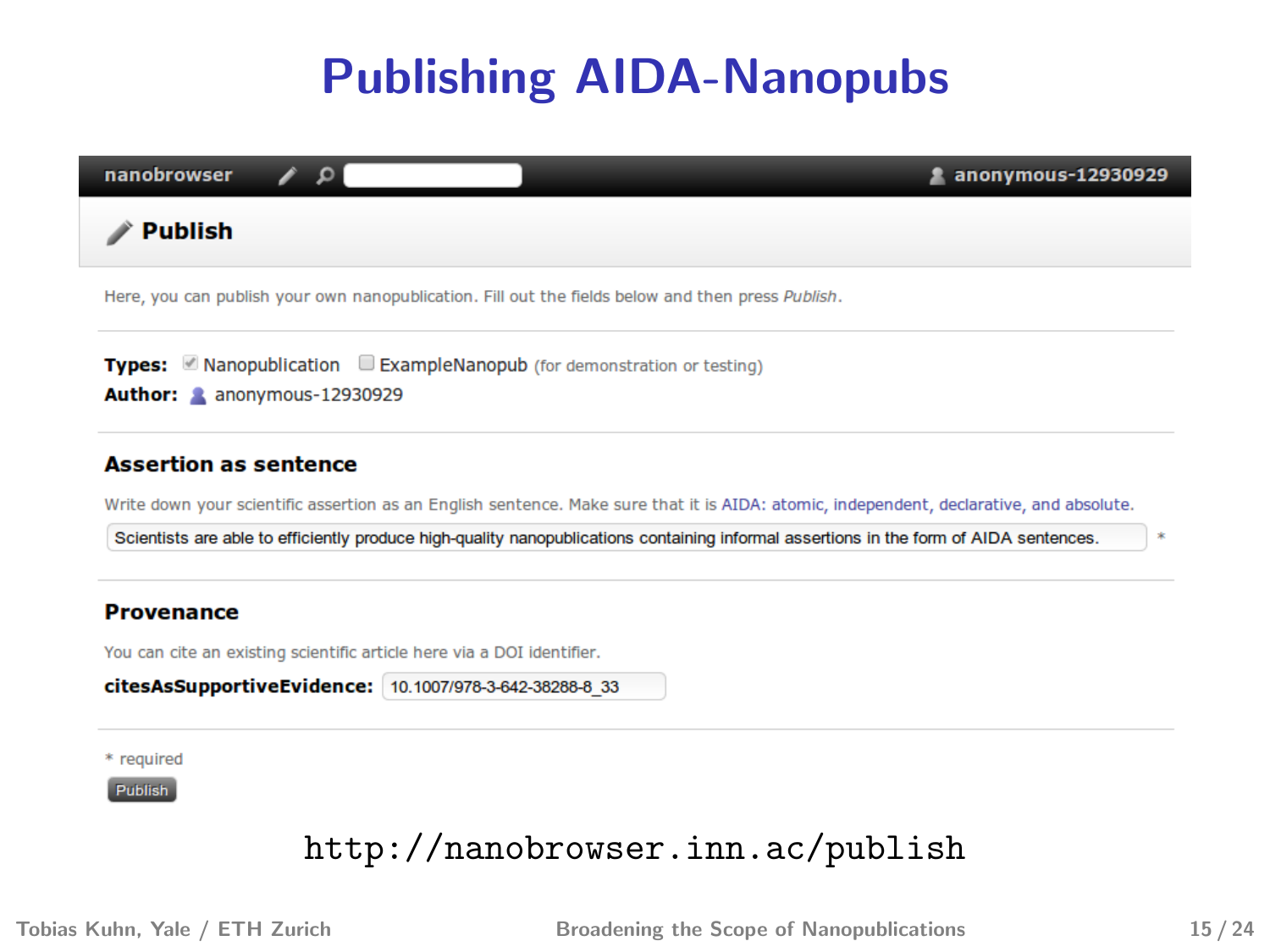### Evaluation

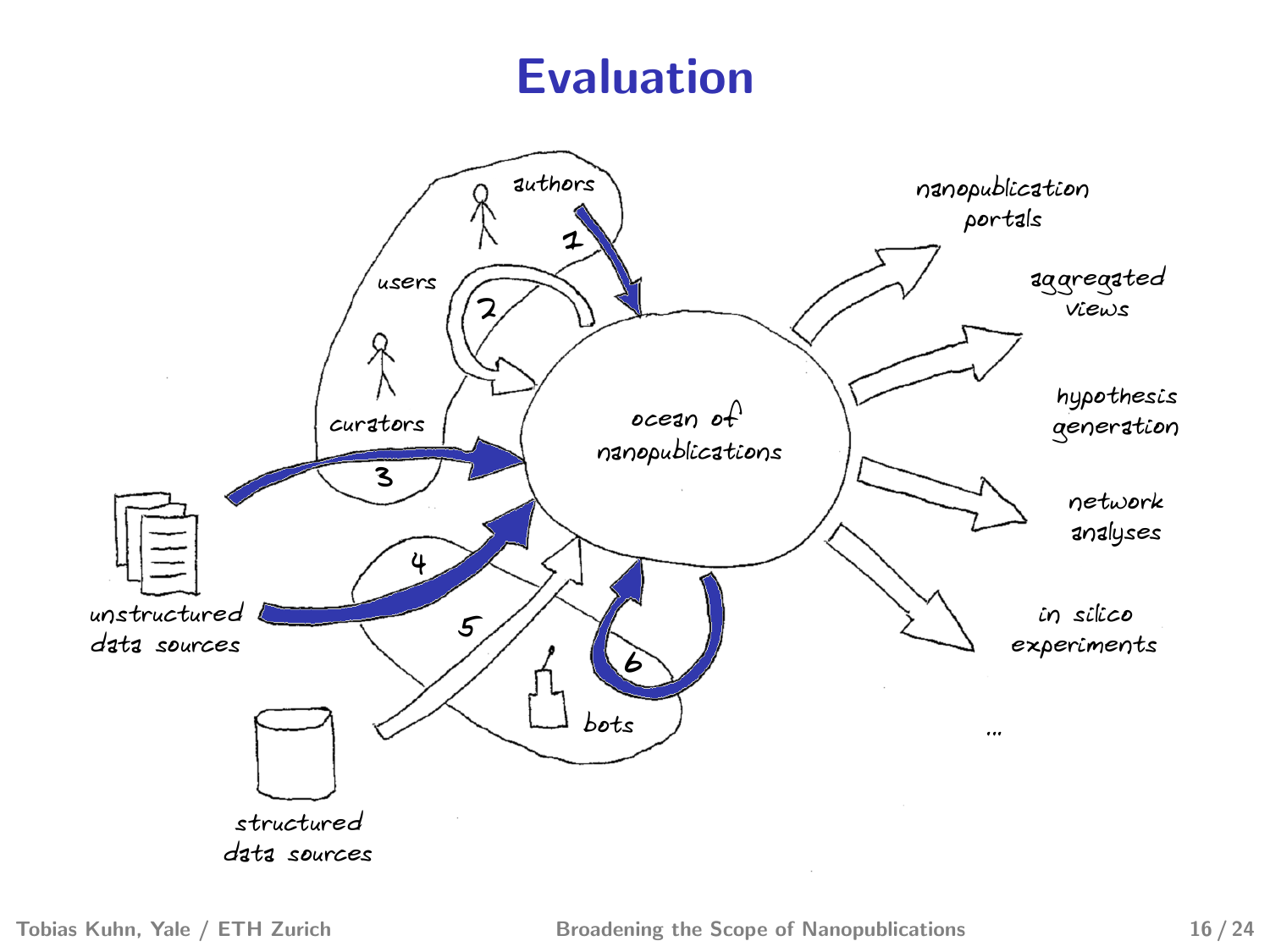## Evaluation of AIDA-Nanopublications

So far, the following aspects have been evaluated:

- How well can authors or curators express scientific findings as AIDA sentences? (channels 1 and 3)
- How well can AIDA sentences be automatically extracted from existing text sources? (channel 4)
- How well can similar AIDA sentences be automatically clustered? (channel 6)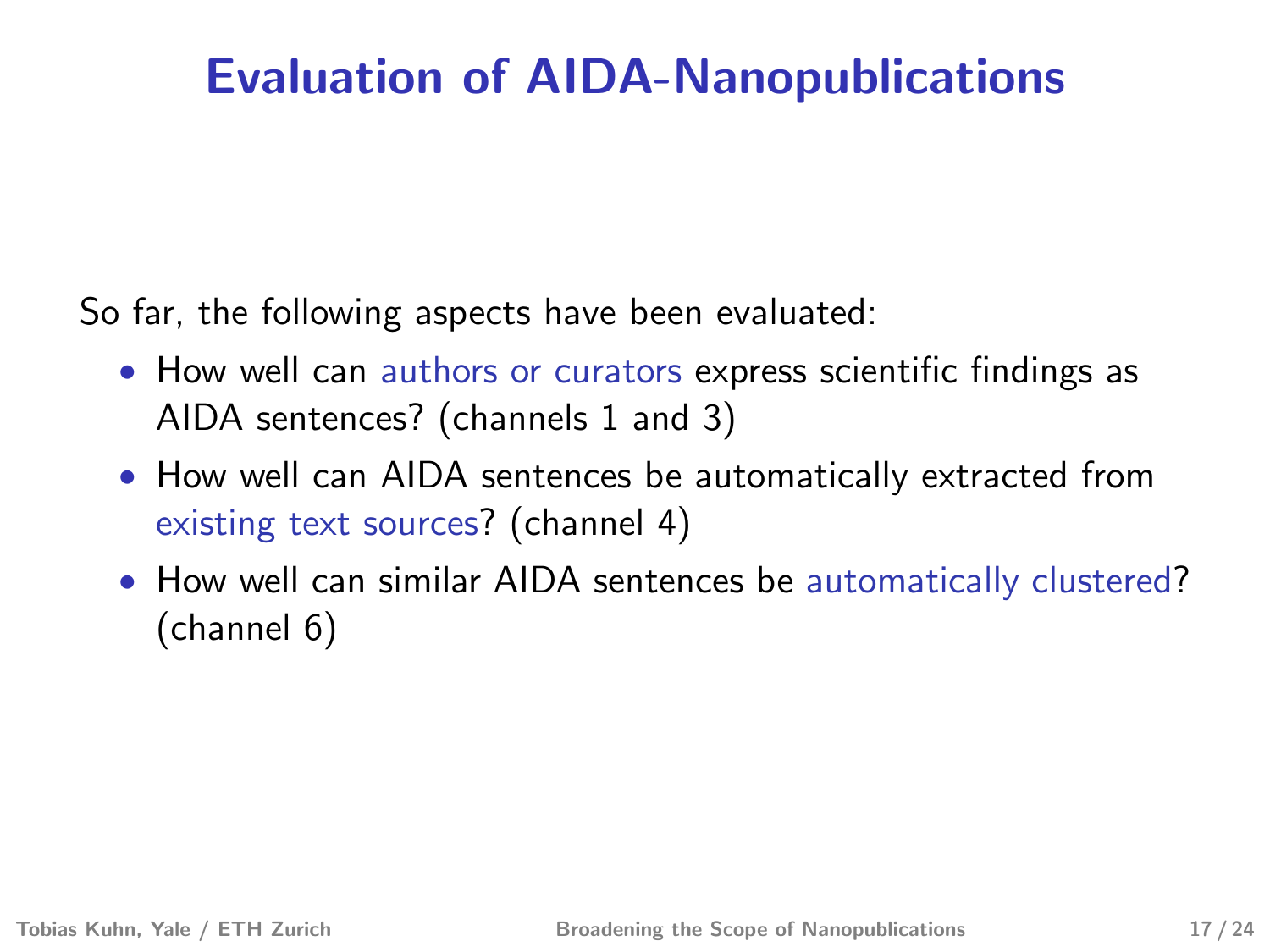## User Study Design

Questionnaire-style online study:

- 16 participants: Scientists with strong background in biology and/or medicine
- Five short texts (one or two sentences) from conclusion sections of structured abstracts of PubMed articles
- Task: Rewrite each short text as one or more AIDA sentences
- Brief explanation of the task and the AIDA concept

#### Example

Original text: The results of this study showed that the hepatic reticuloendothelial function is impaired in cirrhotic patients, but the degree of impairment does not differ between patients with and without previous history of SBP.

AIDA 1: The hepatic reticuloendothelial function is impaired in cirrhotic patients. AIDA 2: The degree of hepatic reticuloendothelial function impairment does not differ between cirrhotic patients with and without previous history of SBP.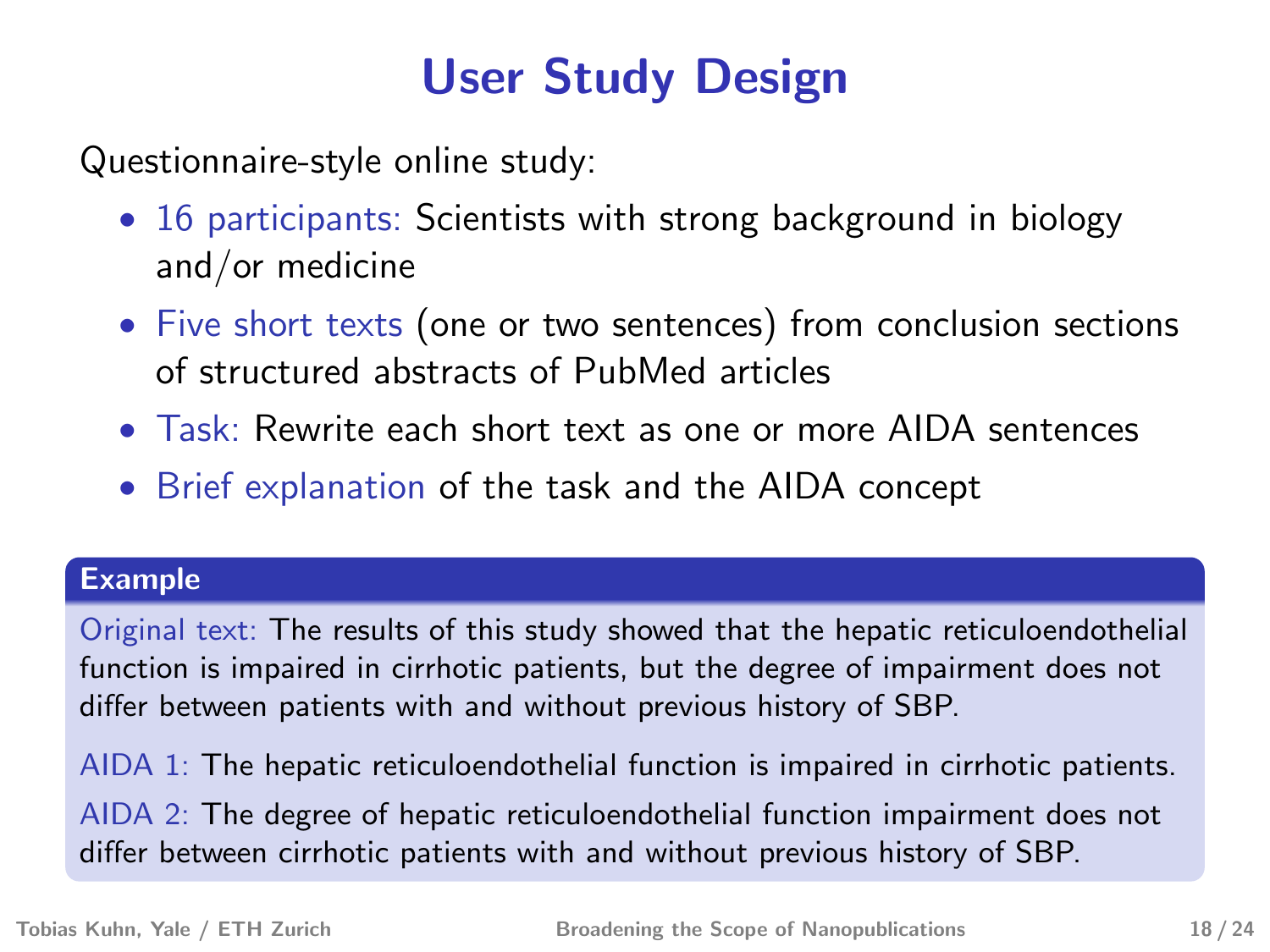### User Study Results

#### Quality of the sentences created within the user study:

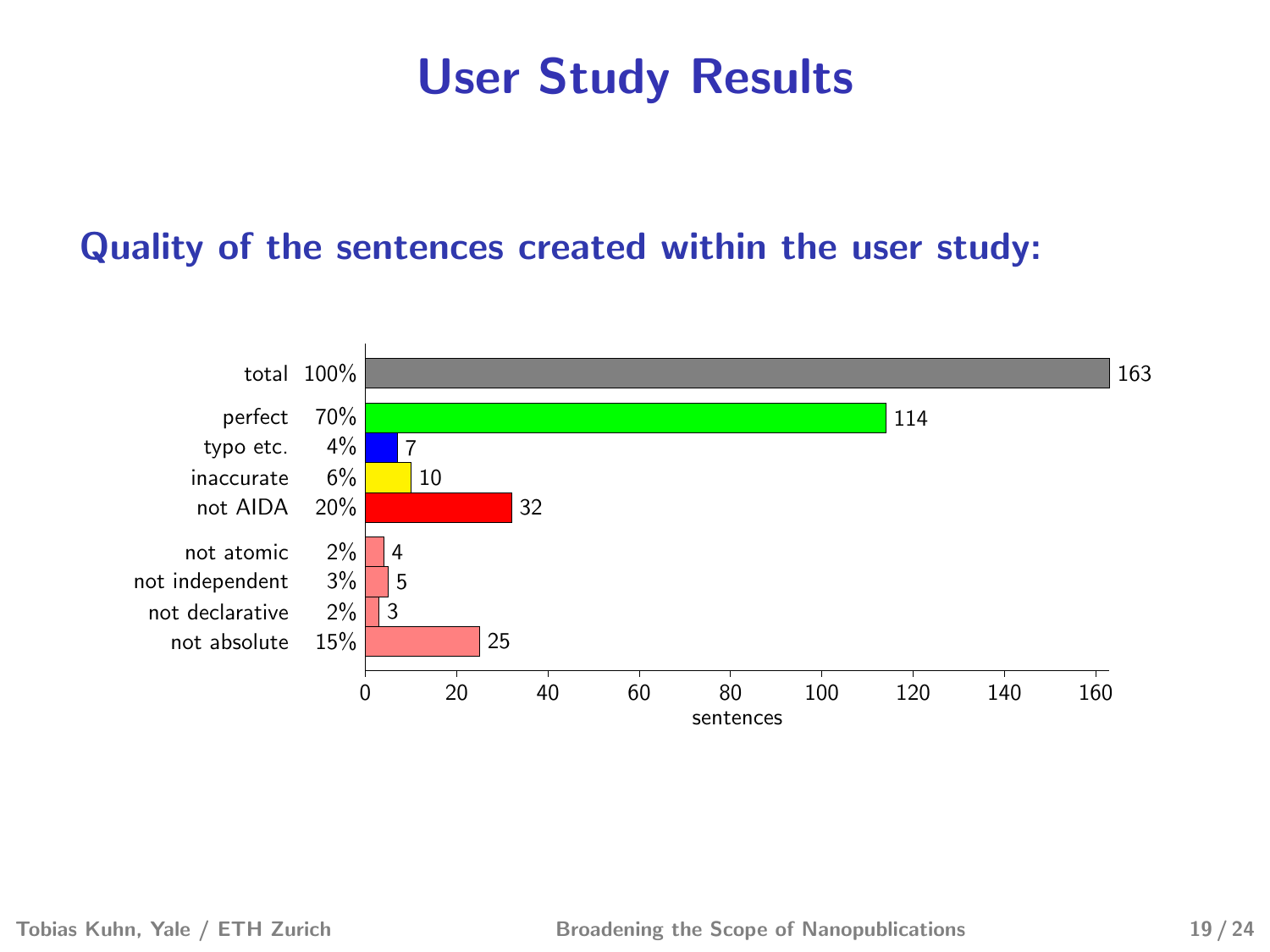### Automatic Extraction

Evaluation of automatic extraction of AIDA-nanopubs:

- We used the GeneRIF dataset, which contains sentences describing the functions of genes and proteins
- Simple regular expressions to filter out sentences that are not AIDA-compliant
- Simple transformations on the sentences, such as dropping certain initial phrases

#### Example

Original GeneRIF sentence: We have established that LadC plays an important role in L. pneumophila infection.

Extracted AIDA sentence: LadC plays an important role in L. pneumophila infection.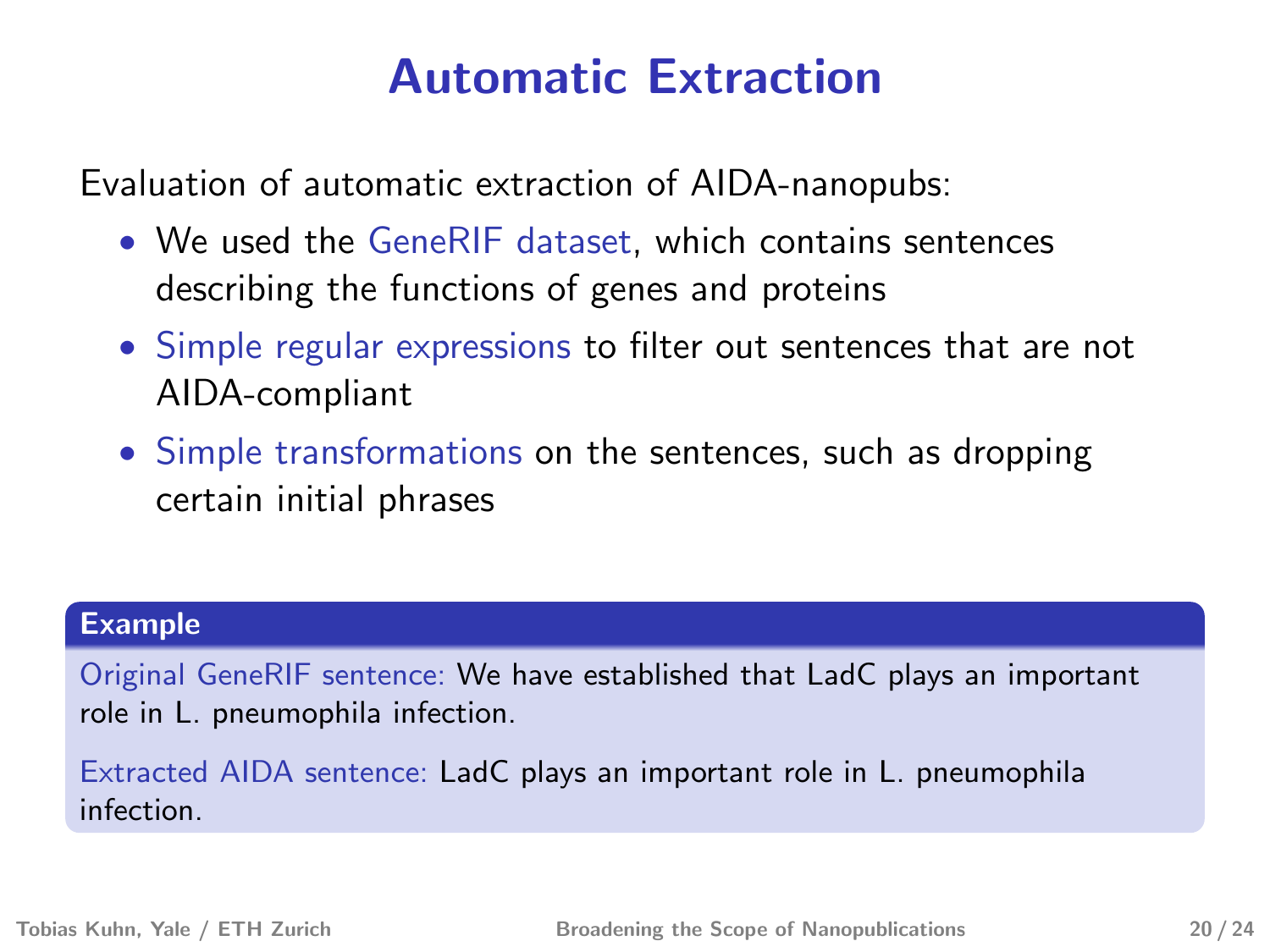### Automatic Extraction Results

#### Quality of the sentences extracted from the GeneRIF dataset:

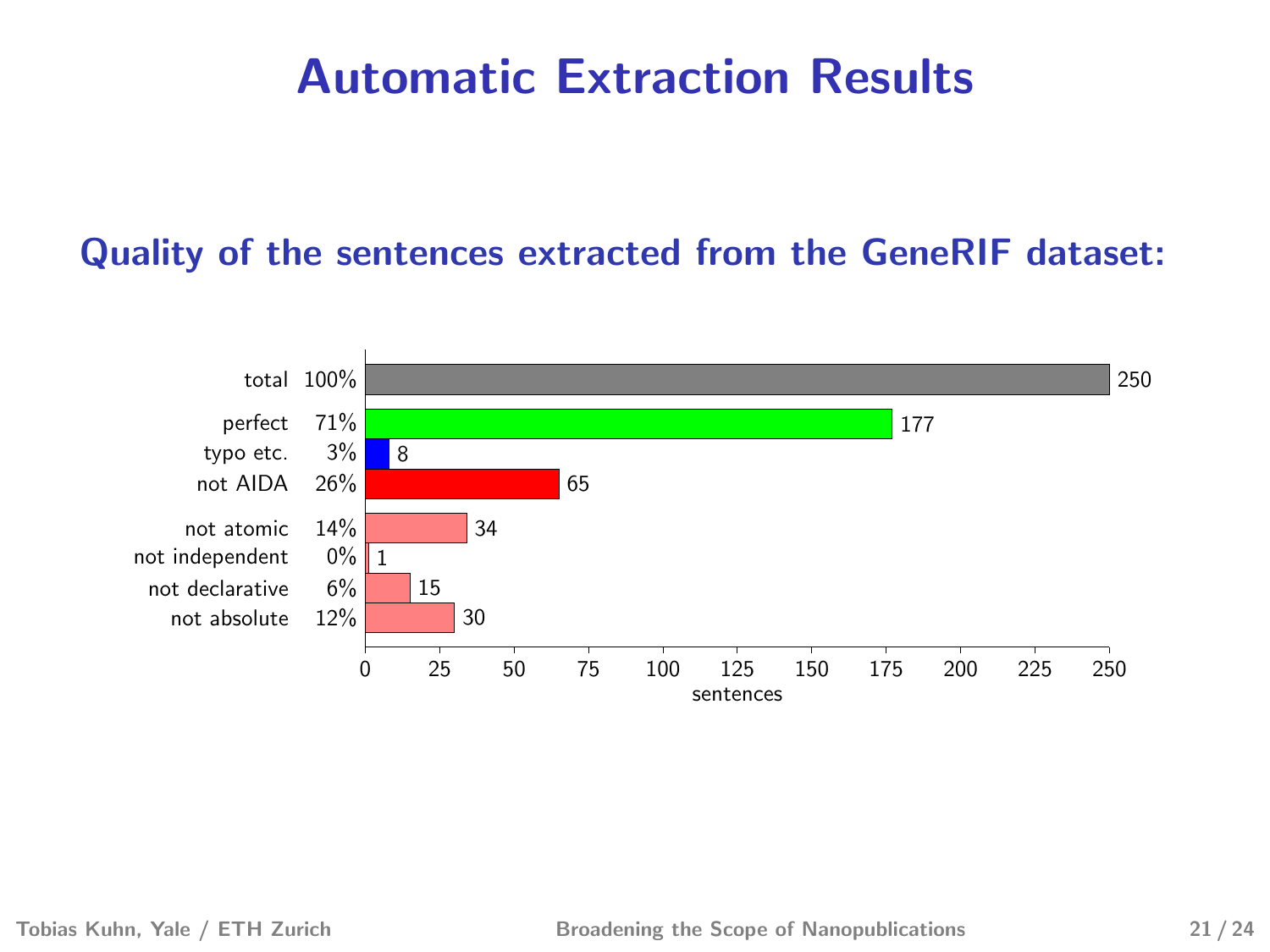## Automatic Clustering

Evaluation of automatic clustering:

- Sentences extracted from GeneRIF: 119 088 unique sentences
- Sentences from user study: 94 unique sentences from five tasks
- Results: Sentences from a user study task were clustered almost exclusively (99.2%) with other sentences from the same task

#### Example

Hepatic reticuloendothelial function is impaired to the same degree in cirrhotic patients with or without a previous history of SBP.

History of spontaneous bacterial peritonitis does not affect impairment of hepatic reticuloendothelial function in cirrhotic patients.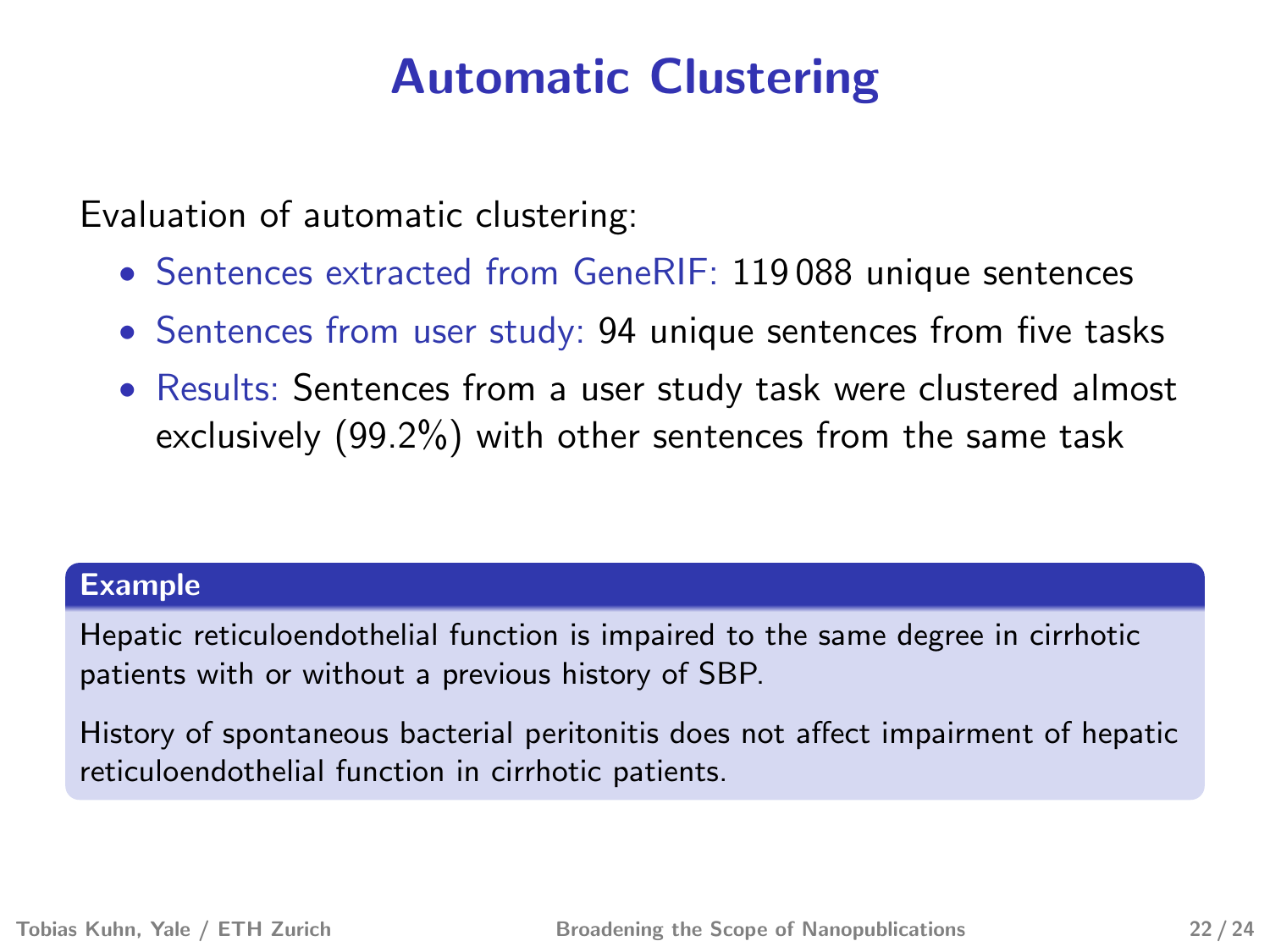## **Conclusions**

#### As AIDA sentences:

Nanopublications containing informal assertions in the form of AIDA sentences are a practical approach to advance scientific communication.

Scientists are able to efficiently produce high-quality nanopublications containing informal assertions in the form of AIDA sentences.

It is feasible to extract high-quality nanopublications containing informal assertions in the form of AIDA sentences from existing text resources.